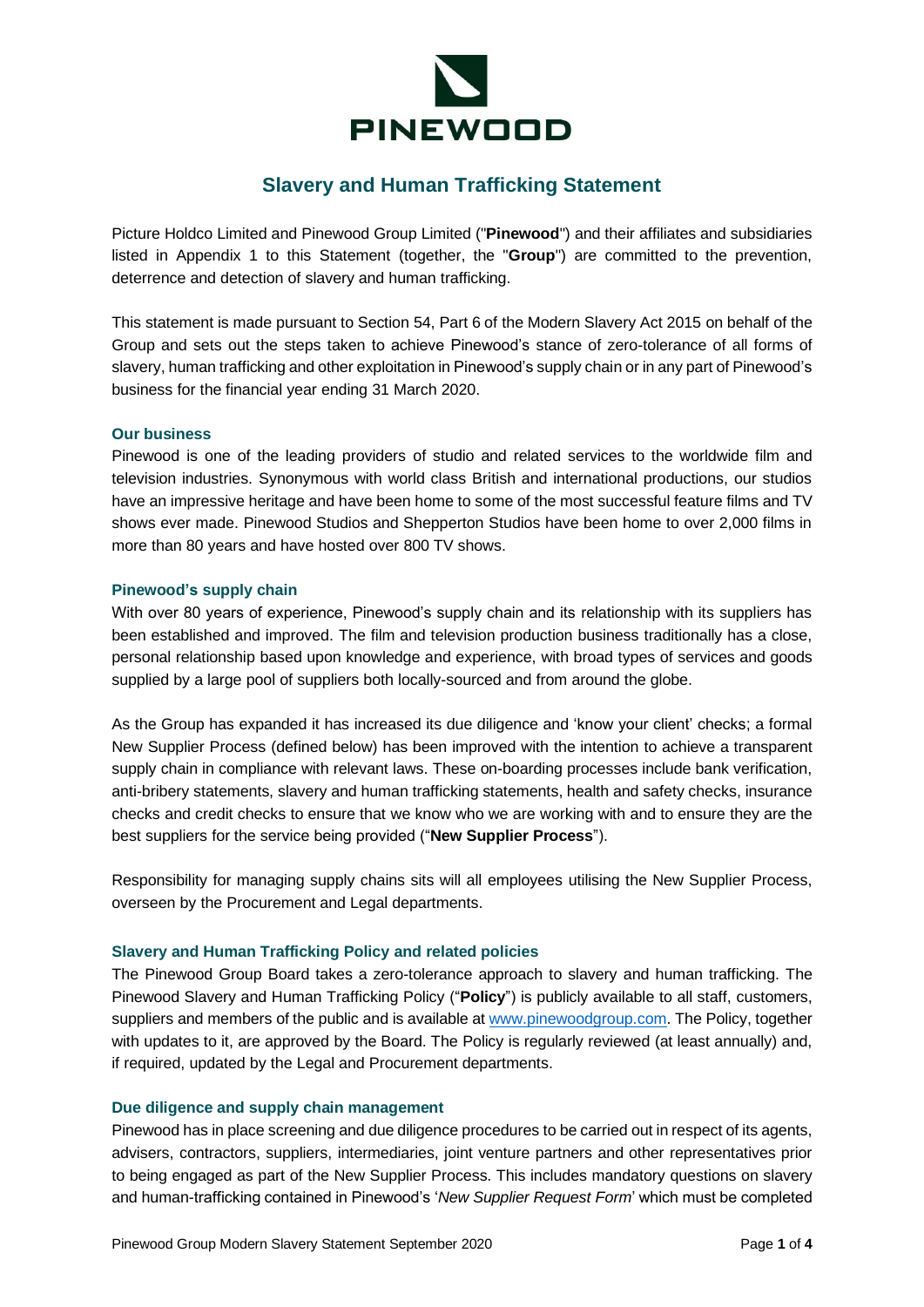for any new supplier to be added to Pinewood's supply chain. Existing suppliers are required to periodically update their details as part of a '*Supplier Information Update Process'*.

Improvements to Pinewood's Finance system and supplier on-boarding process during 2019-2020 have assisted in the rollout of the documentation and awareness of due diligence and process within the business and within our supply chain. A new Head of Procurement was appointed in 2020 who is responsible for supplier management and procedures.

Pinewood requires that its suppliers are made aware of the Policy and may also be required to commit contractually to observe the Policy. Pinewood's standard terms have been updated to require absolute compliance with the Modern Slavery Act as a condition of contract. In the event of any breach, Pinewood may in its sole discretion terminate suppliers' contracts. All contractors attending Pinewood's premises are further required to comply with Pinewood's Contractors Code of Conduct. This contains reference to Pinewood's Slavery and Human Trafficking Policy and requires contractors to answer additional questions relating to compliance with the Modern Slavery Act.

Regular update and supplier-tracking meetings are held between the business units, Procurement and Legal, together with regular meetings and updates with Pinewood's suppliers. Pinewood provides relevant staff with training on the scope and application of the Policy at appropriate intervals publishes reminders. All Pinewood employees and suppliers should know how to identify or prevent slavery and human trafficking.

## **Film & Television Industry – Principal Risks**

Key "risk areas" particular to the film and television industry in relation to slavery and human trafficking arise in the use of freelancers, contracts and businesses across international borders and the subcontracting of responsibilities within the Pinewood supply chain. The movement of people internationally within the film production industry is common. This can include travel to filming locations around the world including perceived "high risk" areas for slavery and human trafficking. This raises the risk level. Outsourcing and complicated supply chains also are relevant to the risk level, especially in relation to difficulties of performing due diligence across-borders.

Pinewood uses its New Supplier Process, as well as contractual documentation to minimise the risks within its supply chain, together with risk assessments where relevant in relation to specific areas of the business that could have the potential to present a greater level of risk for slavery and human trafficking.

## **Performance Indicators**

We use the following key performance indicators to measure how effective we have been to ensure that slavery and human trafficking is not taking place in any part of our business or supply chains:

- Key factor risk assessments by territory, sector, business type, transactions, outsourcing, department, level of spend, individuals involved, and agencies/partnership relationships.
- Numbers of new suppliers added to the supply chain yearly;
- Incidents and reports from employees or other individuals of non-compliance;
- Suppliers terminated for breach of the Policy:
- Number of potential suppliers with poor or non-existent slavery and human trafficking policies or a reluctance to co-operate with the New Supplier Process;
- Number of potential suppliers refusing to accept slavery and human trafficking language or attempts to substantially modify the language included in their contractual terms;
- Number of suppliers in compliance;
- Periodic review of contractual language and know-how as necessary; and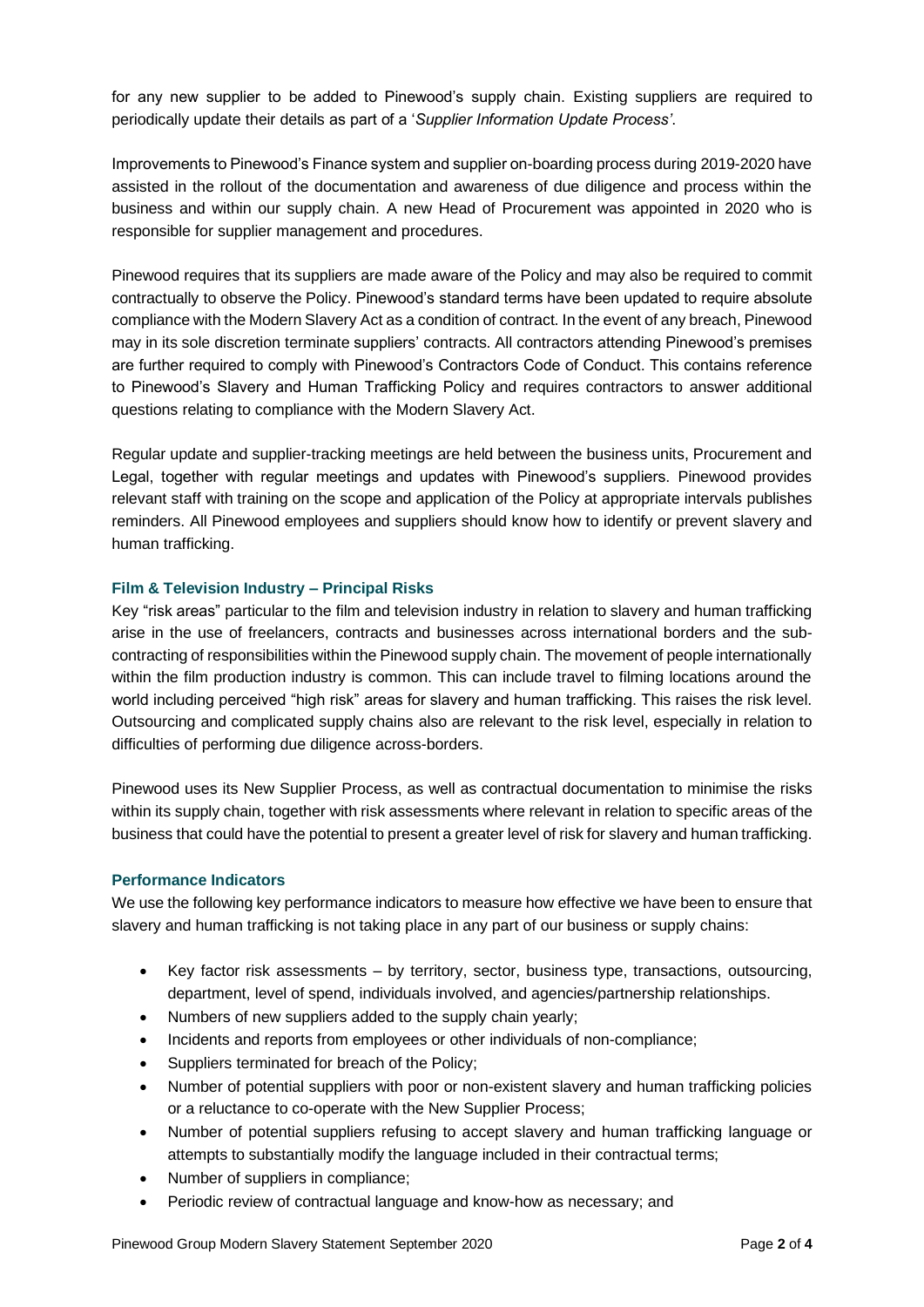• Numbers of Pinewood staff trained on the Policy.

## **2020 Updates**

Key updates in the last financial year have been:

- New monthly internal meetings for business units, Procurement and Legal to oversee all supply chain management issues, and improved tracking of suppliers and status;
- Improved automation and systems for Finance and supplier management;
- Some key new suppliers, including a new caterer, joined the Pinewood supply chain in this financial year. Full reviews and due diligence were undertaken of their policies and processes in relation to tackling slavery and human trafficking and contractual provision included in their Services Agreement;
- Continuing to add contractual protections and provisions on anti-slavery and human trafficking in all new contracts and standard terms;
- Risk-focused procurement process, amending/updating questions on the New Supplier onboarding process and tenders and requesting suitable evidence and warranties on compliance;
- Continuing as a member of the TISCreport and reviewing suppliers in compliance via the portal;
- Refocus of international strategy:
	- o Closure of German-based company, Pinewood Film Services GmbH
	- o Completion of the exit from collaboration agreement with Iskandar Malaysia Studios.
	- o Termination of Services Agreement with Pinewood Atlanta Studios in Georgia
	- o Filing of strike off applications for dormant UK and Irish-based entities.
- The Group took a risk-based approach to evaluate its supply chain and to contact the Group's key suppliers with specific and bespoke reminders of their obligations, including our new caterer, together with our security and cleaning providers; and
- Consideration of supply chain management and adaptions, including remote tracking and videocall supplier updates, in light of Covid-19.

# **Future Plans**

For the next financial year, the Group plans to focus on:

- Additional training for new starters who joined Pinewood in 2020 and refresher sessions for all staff before the end of 2020;
- Support for new Head of Procurement and full review of all policies and procedures in respect of human rights and modern slavery risks;
- Reminder letters to key suppliers and partners; and
- A number of key contractual tenders are due during 2020/2021, so enhanced screening and due diligence processes will be undertaken.

# **Board Approval**

The Group Board approved this Statement on 30 September 2019 and authorised Paul Golding to sign accordingly.

Signed: V

**Paul Golding Chairman and Acting Chief Executive Officer Date: 30 September 2020**